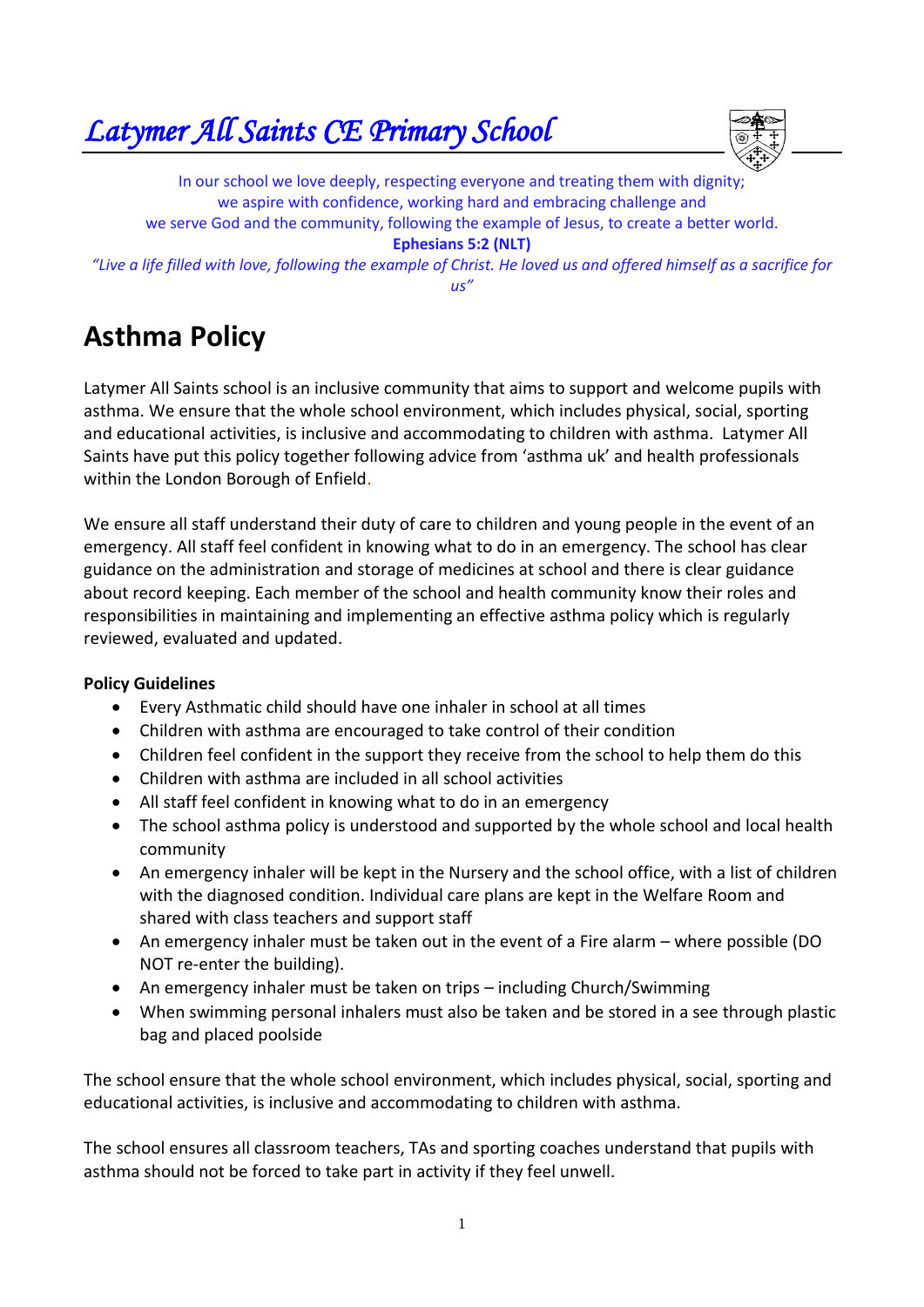We ensure all classroom teachers and TAs are aware of the potential triggers for pupils' asthma when exercising and are aware of ways to minimise these triggers.

Latymer All Saints ensures all children have access to appropriate medicines during physical activity and that children take them when needed.

First Aid staff are deployed across all key stages and understand asthma and are trained in what to do in an emergency.

In an emergency situation school staff are required under common law duty of care, to act like any reasonably prudent parent. This may include administering medicines.

Latymer All Saints has care plans for children with medical needs which include those children suffering from Asthma.

If a pupil needs to be taken to hospital, a member of staff will always accompany them and will stay with them until a parent arrives. The school tries to ensure that the staff member will be someone the pupil knows.

*From 1st October 2014 the Human Medicines Regulations 2014 allow schools to keep a salbutamol inhaler for use in emergencies.*

*The emergency salbutamol inhaler should only be used by children for whom written parental consent for use of the emergency inhaler has been given, who have either been diagnosed with asthma and prescribed an inhaler, or who have been prescribed an inhaler as reliever medication. The inhaler can only be used if the pupil's inhaler is not available ( for example, because it is empty or broken)*

## *Items to be in place*

- *one salbutamol inhaler, which is clearly labelled .*
- *Register of Parental Consent*
- *Asthma Emergency Note – to go home*
- *School Emergency inhaler usage logbook – Staff must record usage*
- *STAFF MUST ALSO RECORD THE USAGE IN THE MAIN ASTHMA REGISTER LOCATED IN THE SCHOOL OFFICE STATING THAT IT IS THE SCHOOL'S EMERGENCY INHALER THAT HAS BEEN USED*

*These are located as follows:*

*School Office*

## **Staff Responsibilities**

The Full-time Welfare Officer will be the Asthma lead in the school with all staff who are First Aid trainied having knowledge of how to deal with pupils with Asthma.

## **Emergency medicines**

•All children at Latymer All Saints with asthma have easy access to their emergency medicines